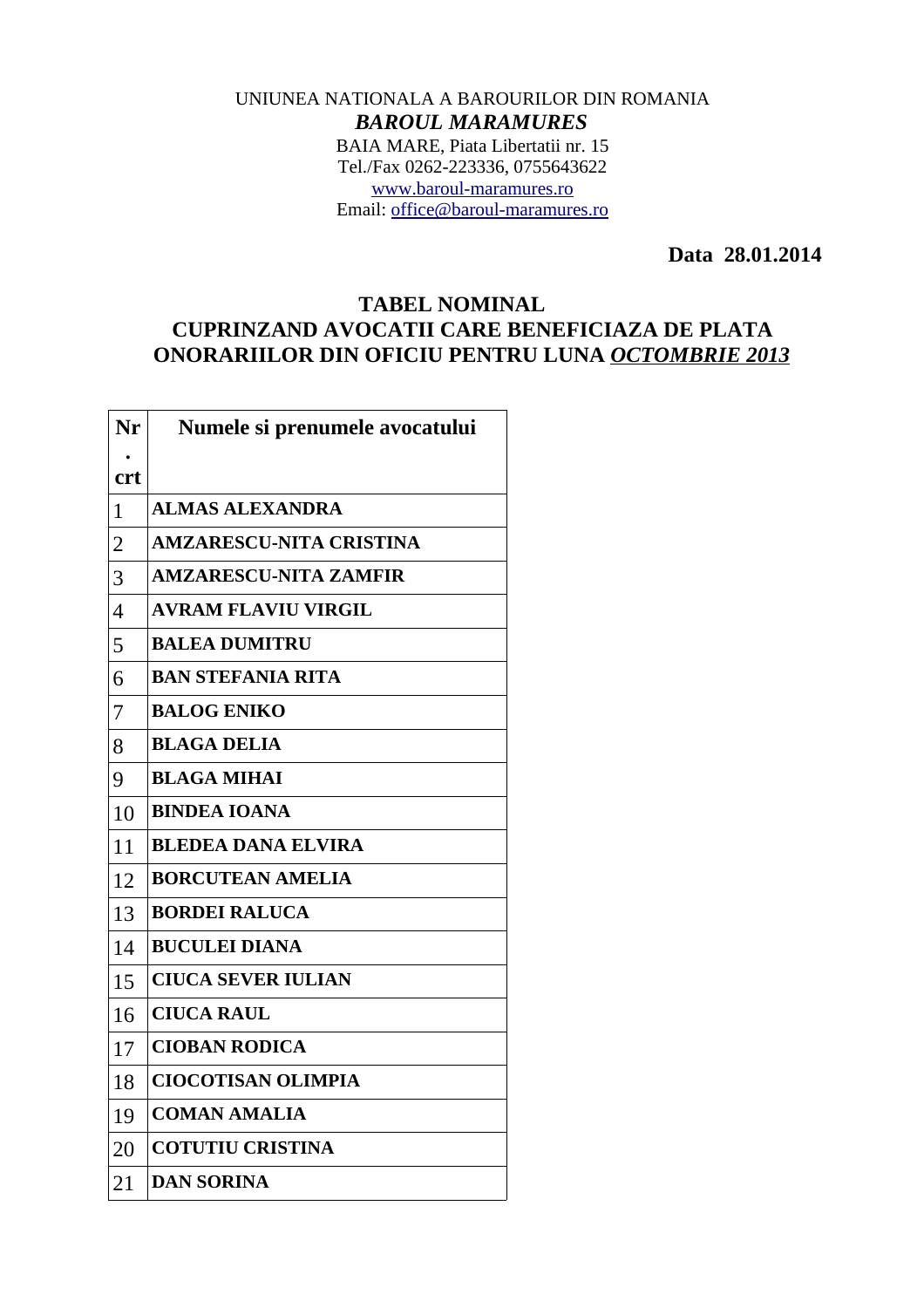| 22 | <b>DOMSA ANGELICA</b>           |
|----|---------------------------------|
| 23 | <b>DENES MARIA ANASTASIA</b>    |
| 24 | <b>DRAGOMIR IULIANA</b>         |
| 25 | <b>FARCAS CLAUDIA</b>           |
| 26 | <b>FARCAS MADALINA</b>          |
| 27 | <b>GALEA-SZEREMI GABRIEL</b>    |
| 28 | <b>GIURGIU ADRIAN</b>           |
| 29 | <b>GIURGIU LIANA</b>            |
| 30 | <b>GRAD OVIDIU</b>              |
| 31 | <b>GORON ANAMARIA</b>           |
| 32 | <b>HORGOS RAZVAN</b>            |
|    | <b>HOTEA NELICA</b>             |
| 33 | <b>IACOB DIANA</b>              |
| 34 | <b>IACOB NATALIA</b>            |
| 35 | <b>IANCULUI FLORIN</b>          |
| 36 | <b>ILUTI ALINA</b>              |
| 37 | <b>INDRE LIVIU</b>              |
| 38 | <b>INDRE TIMEA</b>              |
| 39 | <b>LEONTE CORNELIA</b>          |
| 40 | <b>LIBOTEAN IONELA</b>          |
| 41 | <b>LUPSE MARINELA</b>           |
| 42 | <b>MARIS ALEXANDRA</b>          |
| 43 | <b>MAROZSAN RALUCA</b>          |
| 44 | <b>MESAROS TOMOIAGA ANDREEA</b> |
| 45 | <b>MIC SINZIANA-LUIZA</b>       |
| 46 | <b>MIHALCA DELIA</b>            |
| 47 | <b>MIHALI ANISOARA</b>          |
| 48 | <b>MOTOC ANDRADA</b>            |
| 49 | <b>NASUI RODICA</b>             |
| 50 | <b>NEGULESCU SIMINA</b>         |
| 51 | ONA DANA                        |
| 52 | <b>OLAR IULIA</b>               |
| 53 | <b>ONITA IVASCU ADRIAN</b>      |